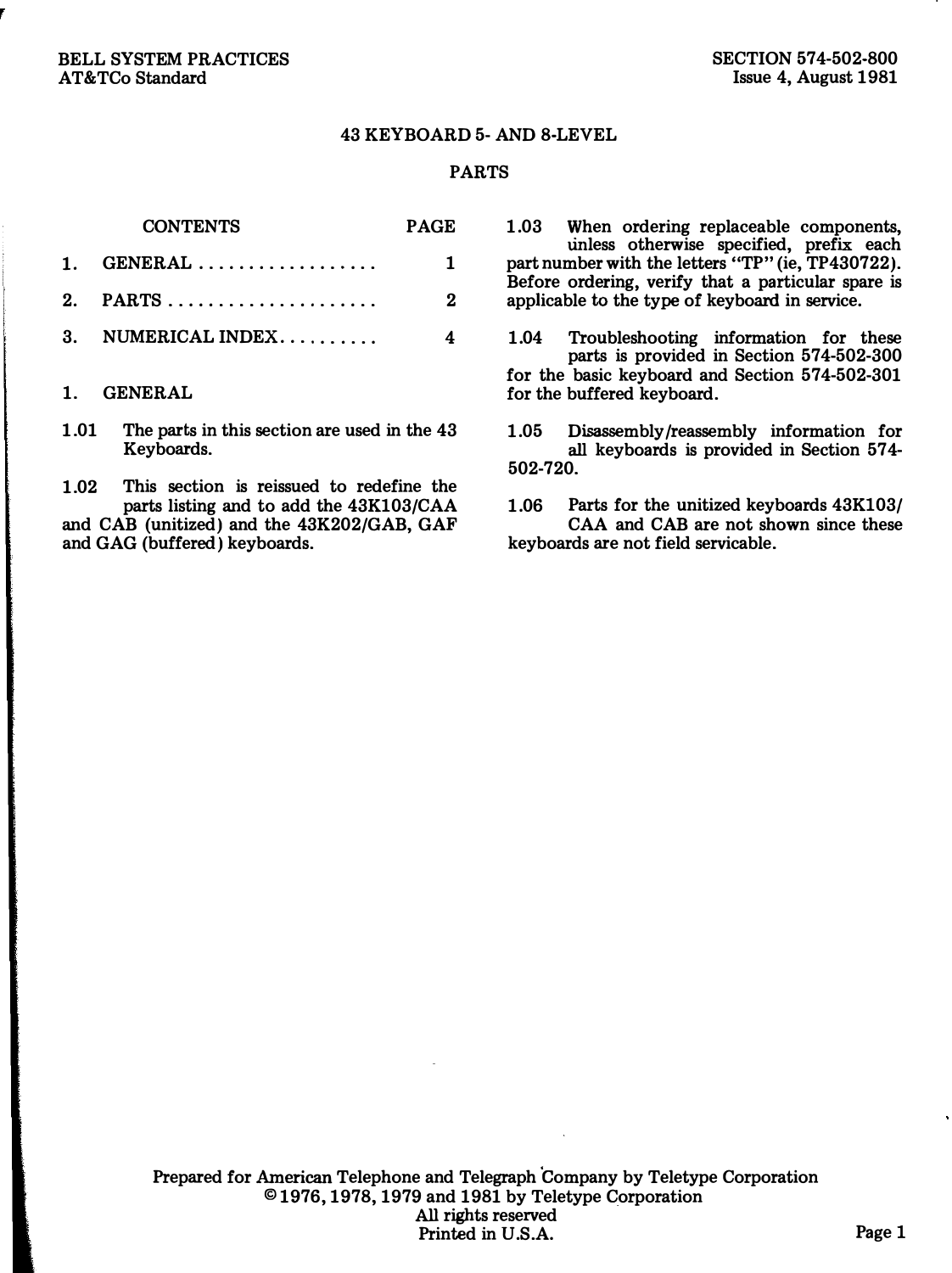### 2. PARTS

# KSR Keyboard  $-$  43K101/CAA and CAB



346359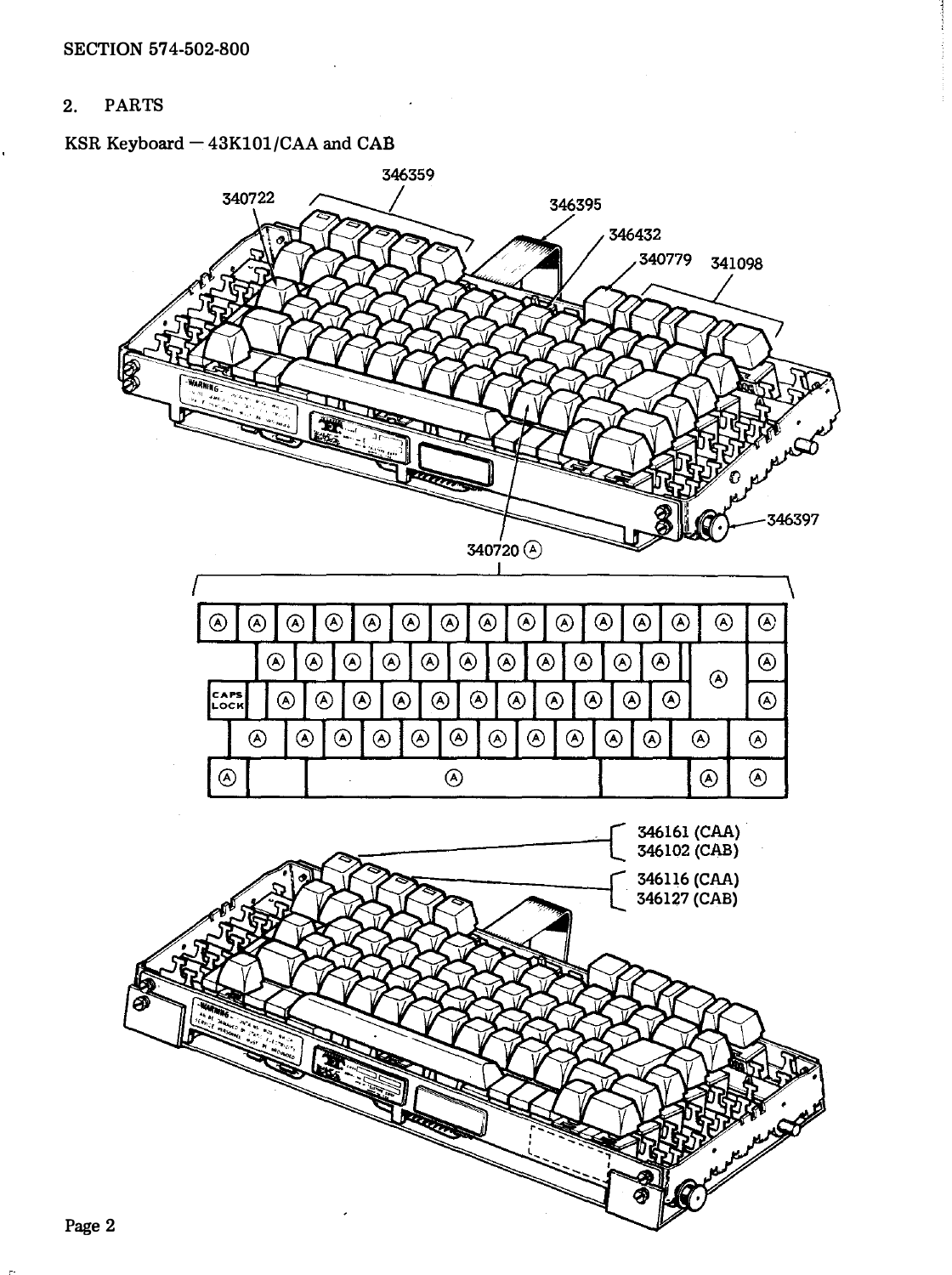

BSC or BSR (5-and 8-Level) Keyboards --  $43K202/GAB$ , GAF and GAG